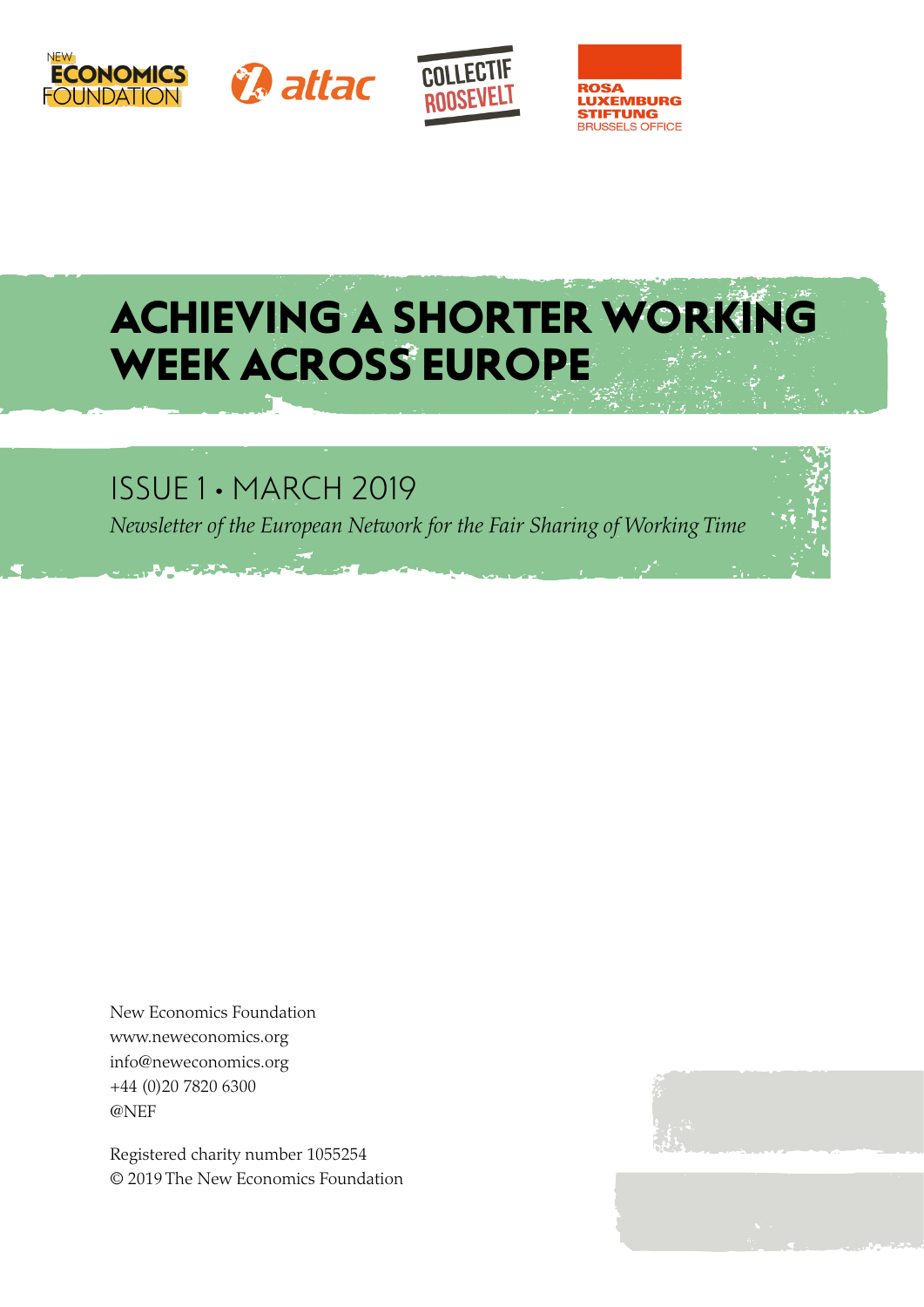# WELCOME

The shorter working week has always been at the heart of the labour movement. The eight-hour movement extended beyond borders and ensured that today we enjoy things like the weekend and the eight-hour day. After decades in the political wilderness, the shorter working week is fast becoming one of the major political issues across Europe.

The European Network for the Fair Sharing of Working Time represents an attempt to coordinate the efforts of trade unions, political parties and civil society actors across Europe. Our newsletter will come out every two months and capture the latest, most exciting developments in working-time reduction from across Europe.

The newsletter is produced by the New Economics Foundation (UK), and is coordinated by ATTAC (Germany – Group ArbeitFAIRTeilen) and Réseau Roosevelt (France). It is supported by Rosa-Luxemburg-Stiftung, Brussels Office, funded by the German Federal Foreign Office.

If you want to receive the newsletter automatically please [sign up here](https://neweconomics.org/subscribe/shorter-working-week).

# IN THIS ISSUE

**Iceland**

Case study of recent public sector trials in the shorter working week

**UK**

- Announcement of a four-day week trial
- New report on the shorter working week
- Green Party suggest replacing GDP with a Free Time Index
- Royal Mail workers begin transition to 35-hour week
- Wellcome Trust could become first large four-day week organisation

#### **Belgium**

- Union campaign for a 32-hour, four-day week
- 30-hour week trial for non-profit organisation
- Political parties establish commitments for shorter hours
- The Struggle for Time book published

#### **Norway**

• Trade union conference pass shorter hours declaration

#### **France**

• Le Conseil Économique Social et Environnemental (CESE) start consultation

#### **Germany**

- IG Metall begin implementation of historic agreement
- Unions pave the way for IG Metall
- New time-rights at work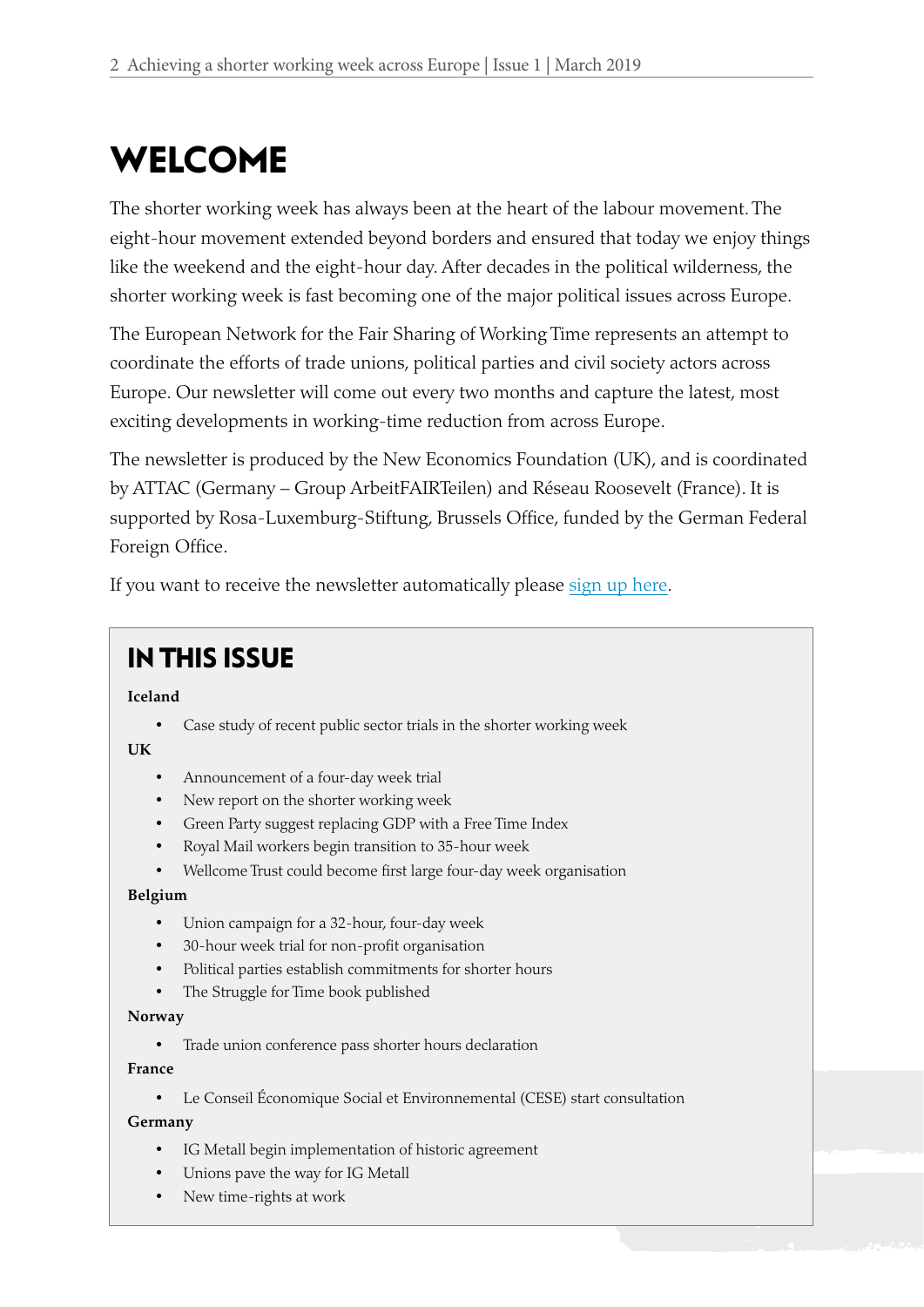- Celebration of the eight-hour day
- Company implements 25-hour week

#### **Across Europe**

- • ETUI report translated into Italian
- Agreement for European Commission's new directive on work-life balance

# EUROPEAN UPDATES

## ICELAND

The issue of working-time reduction has been placed at the forefront of political debate in Iceland. A successful trial in Reykjavík City Council has been extended and expanded. Additionally, several Icelandic State departments outside of Reykjavík have also begun their own trials. The constant news coverage has inserted the idea of a shorter working week firmly into a public consciousness, and the ALDA think-tank held a conference on working time reduction in January which gained national attention. One major reason for the support for reducing hours is the widespread feeling that with both parents working long hours, there is not enough time for a full family life.

*"In the last year it has changed very much – the atmosphere and attitude has changed." – Magnús Már Guðmundsson, formerly working for Reykjavík City Council.*

Trade unions have been the central force in establishing these trials. They have been making the case for shorter hours for around a decade and raised their importance in negotiations. Within the trials themselves, the unions have had a seat at the table, have held many meetings, and have been a part of the process every step of the way.

The Samtök Atvinnulífsins (Confederation of Icelandic Enterprise) are a body representing the interest of Icelandic business. In 2016 they described the whole debate about shortening working hours as based on a serious misunderstanding, and that a bill on shorter hours would be an act of "[economic terrorism](http://www.vb.is/frettir/efnahagslegt-hrydjuverk/127763/?q=Vinnuvika)". However, since the overwhelming success of the trials, and the widespread popularity for shorter hours, the Confederation have muted their opposition.

### **Reykjavík City Council**

The city of Reykjavík carried out an experiment in the city council which initially began with around 70 people. The trial began in March 2015 and in Árbæjar and Grafarholt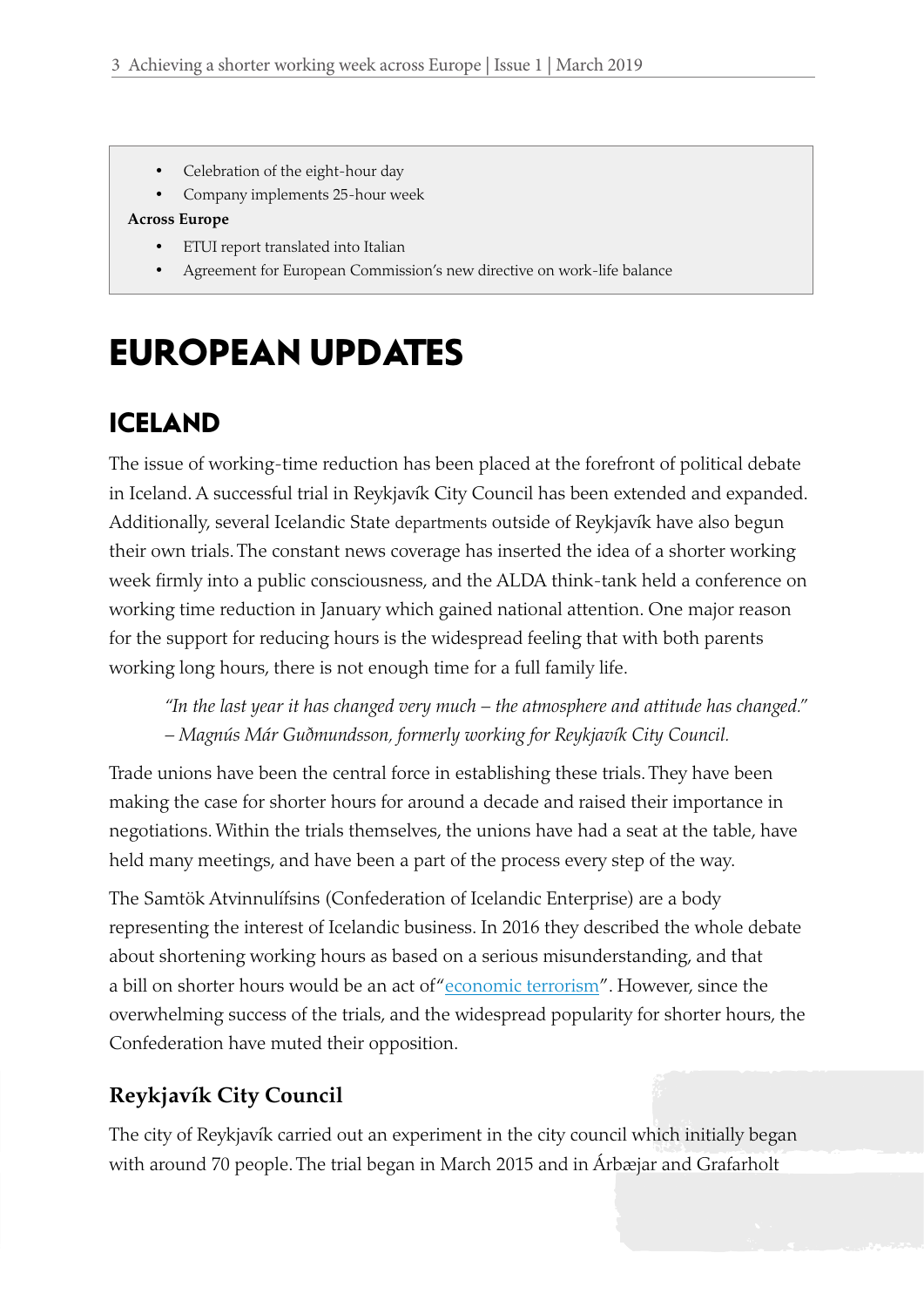Service Center, as well as at the child protection department. These workplaces were chosen because the workloads for staff were considered heavy. The weekly reduction in hours varied between workplaces, but was generally a reduction of four hours, with one place reducing by five hours.

So far, four reports have been written about the trial which have consistently reported an improved work-life balance, a slight decrease in levels of sickness, a decrease in bodily ailments, improvements in health and wellbeing, and better sleep. It has also been found that people have been able to do their work as previously.

The extremely positive results from the early experiment meant that Reykjavík City Council expanded the trial to around 2,000 people within the council. The success of the trial so far, as well as the popularity within the Council, means that the change is likely to be made permanent.

No extra money was set aside for the trial. As such, workplaces were tasked with changing the way they worked to make up for the reduction in weekly hours. This was initially seen as a problem, for example in elderly and adult social care homes, because of the varying nature of the shift patterns. Some managers had been running the homes for many years and were completely against the trial, saying they needed more staff. However, this was addressed and solutions found when managers, workers and union reps sat around the table and looked for possible solutions.

Within the care homes, they changed how they worked and how they ordered and organised shifts. They discovered they could have two rather than three people on particular shifts, and the timings of some shifts could be changed. The nature of the change differed from one place to another depending on the internal structures and how many staff were in the homes.

*"Part of it is to talk about it and talk to the people who actually do the shifts – it is not just about the manager. It is about everyone working together. It doesn't matter what the workplace is – it has to be a talk between everyone and everybody has to be to the same page." - Magnús Már Guðmundsson*

The general public has been very positive and the introduction of the trial has catalysed a broader recognition of the necessity of cutting working hours, as well as the feasibility of doing so. Open meetings have been held discussing the results from the trials which have attracted a lot of media attention.

Across Iceland, there are hundreds of contracts up for renewal. In large part due to the overwhelming success of the trials and the media attention around it, the expectancy is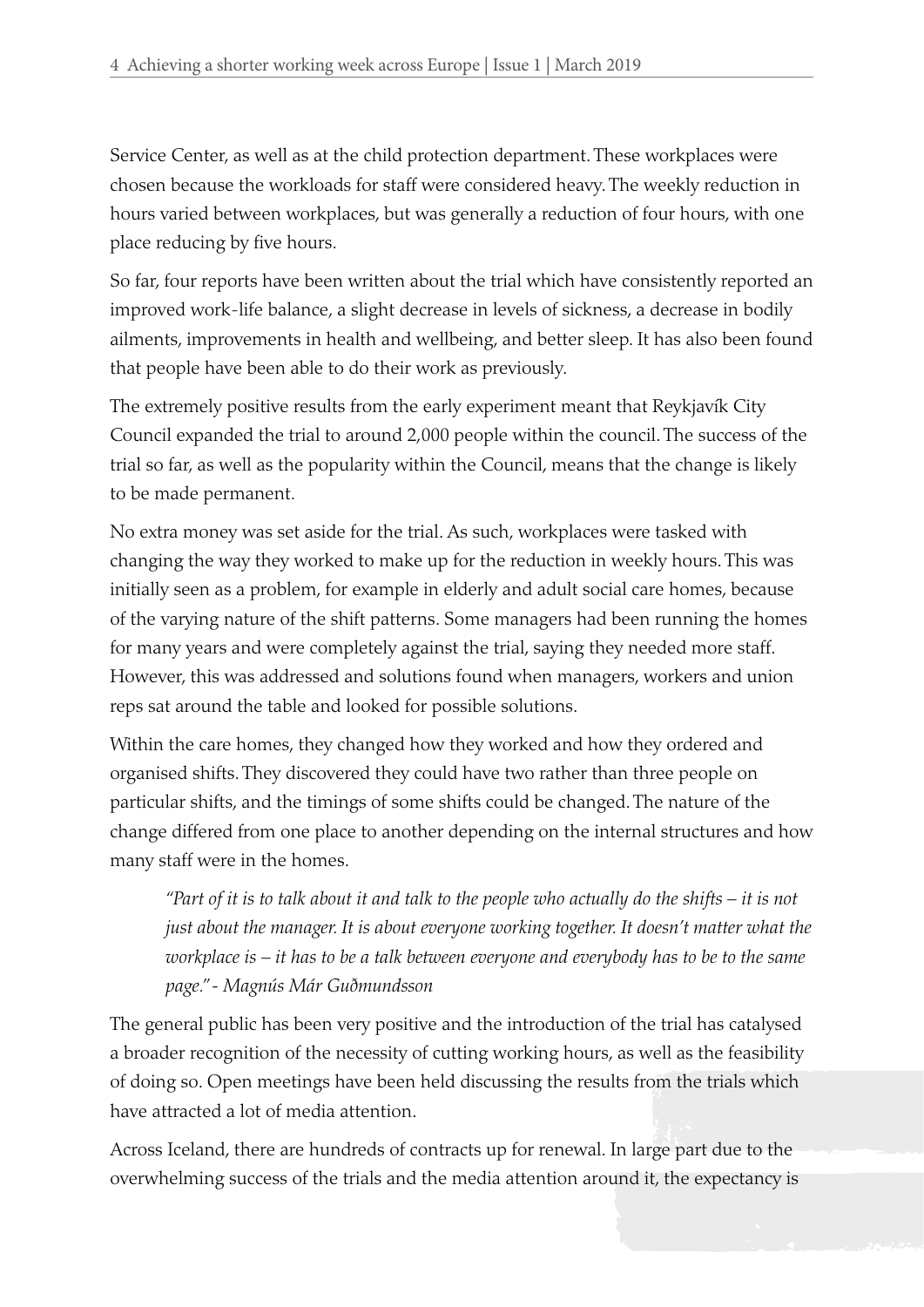that workers and unions will prioritise working time reduction in their own workplaces. A number of major unions have already indicated that they will focus on the demand for shorter hours.

*"There is no one method for this. Each workplace is different. It was cooperation between lots of people." - Gudmundur D. Haraldsson, Alda*

### **Iceland state departments**

Following the successful and widely publicised trial in Reykjavík City Council, it was decided in 2017 to establish separate trials across four state departments across Iceland, including at an immigration department, and a police station. In 2018 a hospital in Akranes was included as a fifth site in the trial. Across the government departments it was decided to reduce the working week by four hours.

In order to take part in the government trial individual state departments had to apply to the government and complete a series of forms. There have been cases of government departments taking up the trial without informing the government, however when this has been found out the department has been reprimanded and forced to abandon their self-organised experiment.

A report for the government trial is expected to come out in April.

## UK

### **Organisation begins trial of a four-day week**

Memiah Limited is an organisation that aims to build a happier, healthier society, by connecting people with self-care information, real stories and professional support across a range of mental health and wellness topics. From the 1<sup>st</sup> of March, the organisation will begin a trial of a four-day, 32-hour week with around 30 employees. Currently, full-time hours at the organisation are 34-hours over five days.

The six-month trial is split into two phases: beginning on the  $1<sup>st</sup>$  of March 2019 the organisation will retain their normal hours but will enter into a three-month stage of collecting baseline data, in conjunction with university researchers. Staff involved in the trial will do a weekly survey, as well as a more detailed survey at the end of each month. The university will also measure cortisol levels at the end of both phases which is an indicator for levels of stress. The collection of data focuses on wellbeing, mental health, life-satisfaction, and levels of productivity.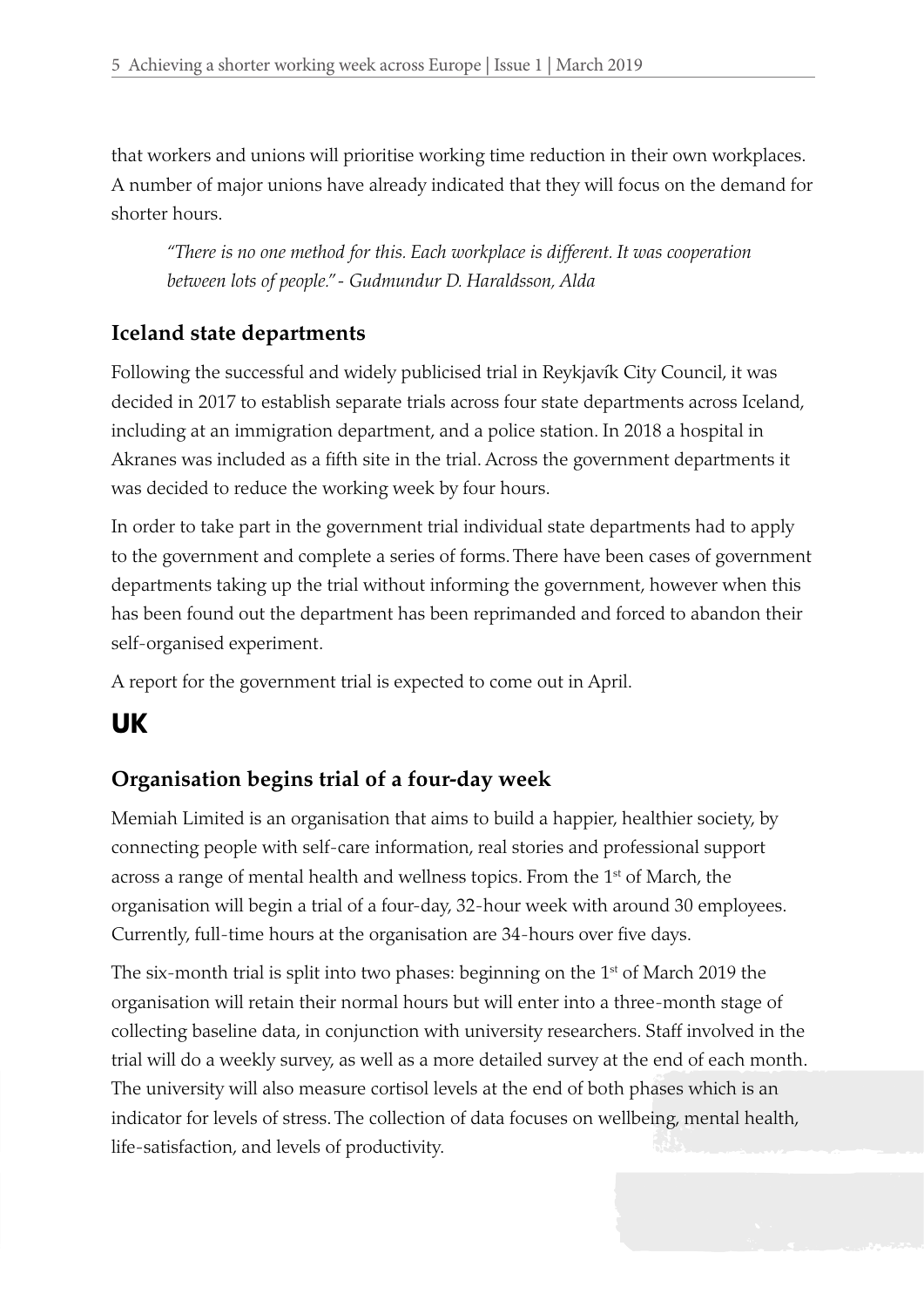For the second three-month phase, all staff involved in the trial will move down to a four-day week. Four part-time and one full-time employee will have had their wages raised for the period of the trial to ensure the trial remains fair as they will serve as the control group. In effect, those in the control group will have an hourly pay rise of 6%. The office will remain open for five days a week, with individual team leaders responsible for ensuring that the new working patterns cover the entirety of the usual five days.

Memiah decided to carry out the trial after director Paul Maunders identified the four-day week as a potential route towards further improving the wellbeing of staff at the organisation. He had been interested in the idea for a while and had spoken to researchers and campaigners in order to broaden his understandings of trialling a fourday week. In December 2018 Paul called an all-staff meeting where he presented the reasons for the move towards a four-day week. After having an organisation-wide and open discussion, a vote involving all workers was taken which resulted in the decision to trial the four-day week in the New Year.

After the six-month trial, the leadership team at Memiah will look at the findings from the evaluation and make the decision over whether or not they will make the change to a four-day week a permanent one.

### **New report on the shorter working week**

Think tank [Autonomy](http://autonomy.work/) have collaborated with the [4 Day Week Campaign](https://www.4dayweek.co.uk/) to write a new report, 'The Shorter Working Week: A Radical and Pragmatic Proposal', which can be found [here](https://docs.wixstatic.com/ugd/6a142f_36162778914a46b3a00dcd466562fce7.pdf). The report offers a comprehensive overview of the arguments around shorter hours using the latest data. It also draws upon real-life case studies and discusses a number of policy proposals focused on the transition towards a shorter working week.

The report gained national coverage in the UK and was vocally supported by John McDonnell, the Labour Shadow Chancellor, as well as a number of Labour MPs. It was supported by the TUC and the CWU union, the Green Party, and a number of journalists. Katja Kipping, the co-leader of the Left Party (Die Linke) in Germany, also added her own supportive comments to the report.

### **Green Party suggests replacing GDP with a Free Time Index**

In October 2018 the Green Party announced it would [make free time a key measure of](https://neweconomics.org/2018/10/get-rich-or-die-trying-the-case-for-a-new-politics-of-time)  [UK wellbeing](https://neweconomics.org/2018/10/get-rich-or-die-trying-the-case-for-a-new-politics-of-time) – replacing GDP as a barometer of economic progress. The new indicator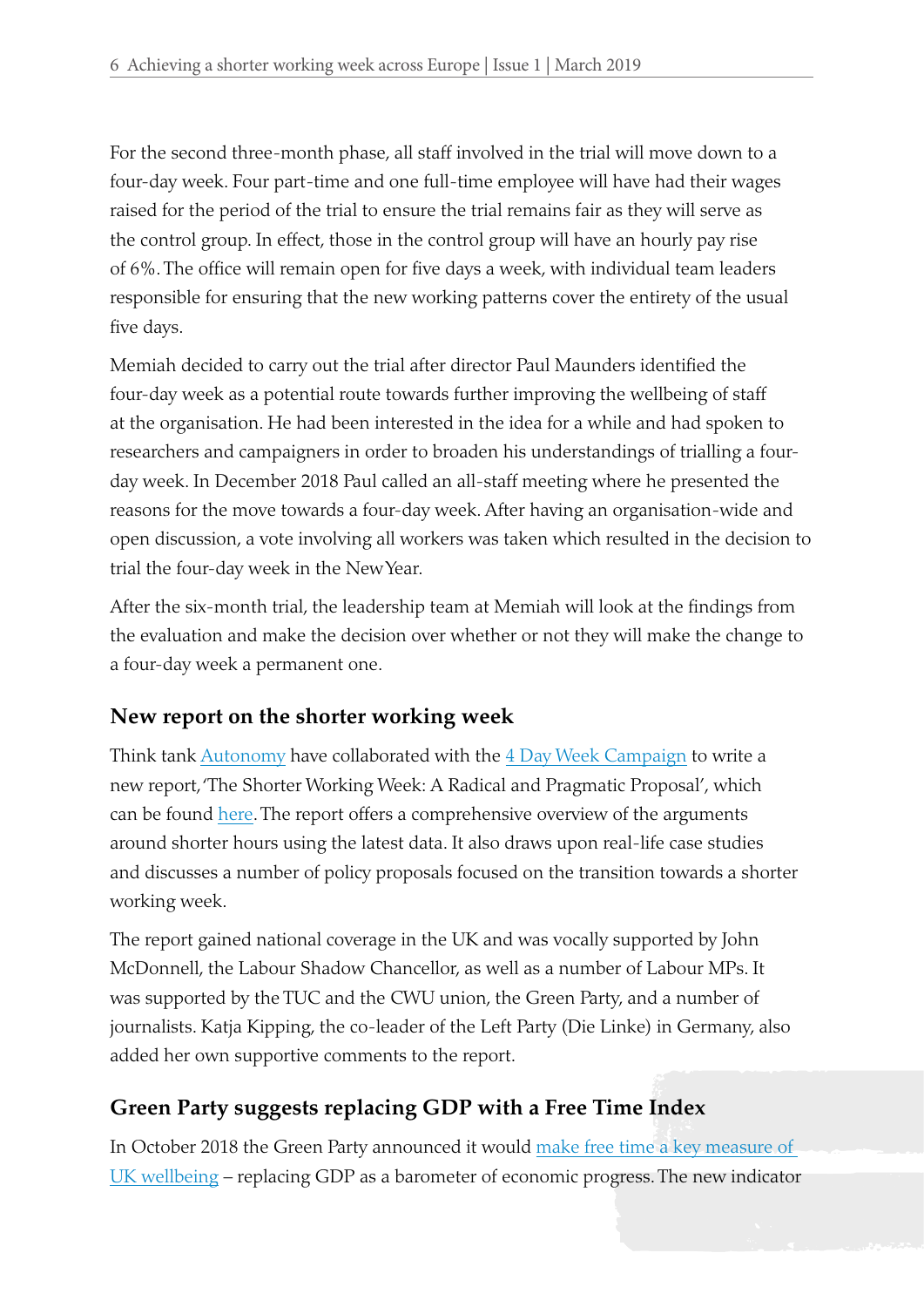would count the number of hours people spend outside of work and commuting, and be published once a year by the Government as part of the Autumn Budget. The Free Time Index builds upon the Green Party's path-breaking commitment to working time reduction, including their policy for a four-day working week which was announced in 2017.

### **Royal Mail workers begin transition to 35-hour week**

Royal Mail workers in the Communications Workers Union (CWU) responded to the automation of parts of their job by demanding a shorter working week – so that increases in productivity are shared amongst workers and shareholders more evenly. In March 2018 they reached an agreement with Royal Mail for a transition to a 35-hour working week, to be completed by 2021.

In October 2018, 134,000 postal workers began the transition to a 35-hour week (down from 39 hours) by taking their [first hour](http://www.cwu.org/wp-content/uploads/2018/07/RM_CWU-JS-SWW-Introduction-Collections-Final.pdf) off their working week.

### **Wellcome Trust could become first large four-day week organisation**

In January 2019 the Wellcome Trust announced that they were considering moving to a four-day week in an attempt to increase productivity and improve work-life balance. The Wellcome is a £26bn London-based science research foundation, and with 800 staff the move would make it the biggest organisation anywhere in the world to try a four-day week.

The Trust's director of policy and chief of staff Ed Whiting [said:](https://wellcome.ac.uk/press-release/statement-potential-four-day-week) "Like many organisations, Wellcome is continually looking at how we can increase the impact we make towards our charitable mission and improve staff wellbeing. Moving to a four-day week is one of a number of very early ideas that we are looking at that might be beneficial to welfare and productivity for everyone at Wellcome."

The decision over whether to make the move to shorter hours – most likely in the form of a trial – is expected to be made by the autumn of 2019.

# BELGIUM

### **Union campaign for a 32-hour, four-day week**

The General Federation of Belgian Labour (ABVV/FGTB) [launched a campaign](https://www.hln.be/nieuws/binnenland/abvv-wil-evolueren-naar-32-urenweek-met-z-n-allen-wat-minder-werken-om-met-z-n-allen-aan-de-slag-te-kunnen~ac02f3ab/) in June 2018 in which they are campaigning for the 32-hour working week, ideally in the form of a four-day week. The central arguments made by the union revolve around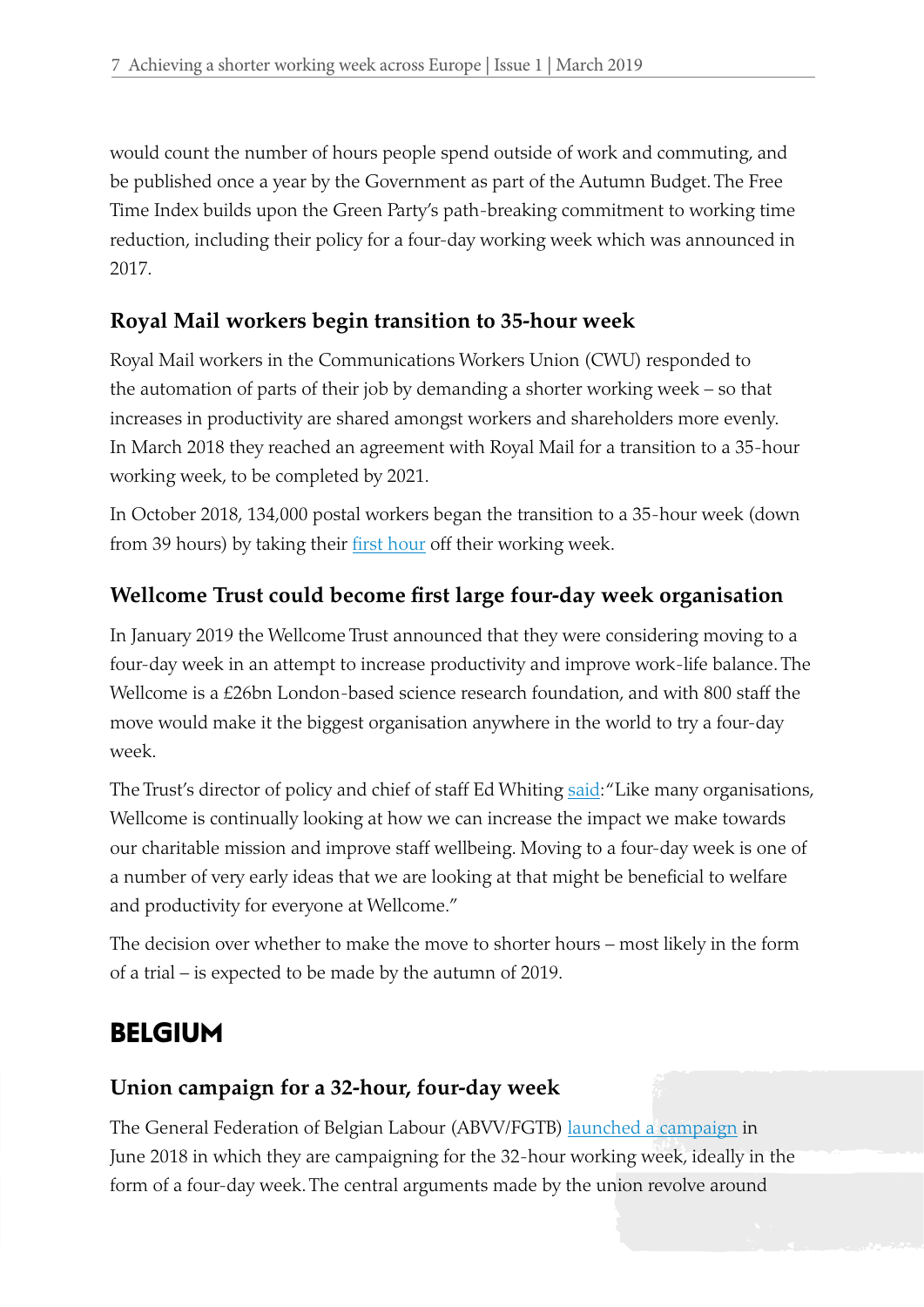distributing work fairly, as well allowing for a more manageable combination of work and family life.

### **30-hour week trial for non-profit organisation**

Femma have begun a one-year trial moving down from a 38 to a 30-hour working week with no reduction in pay as of 2019. Femma is a Flemish non-profit organisation with 63 employees. They strive for 'more time and happiness' and have been advocating for a 30-hour workweek for years, as they believe it would promote more equality between women and men. As policy makers in Belgium still do not believe in a collective reduction of working hours, Femma decided to put their ideas into action within their own organization. Research group  $TOR$  will be evaluating the effects of the trial.

### **Campaign for a shorter working week begins**

'Balance ton lundi' is a nascent [campaign](http://www.dutravailpourtous.be/balance-ton-lundi/) advocating for a four-day week in order to 'work less, share work, and live better'. They draw on the history of the winning of the five-day week, where one of the workers' tools was the use of "Saturday Strikes". In order to win the four-day week they advocate for the use of "Monday Strikes".

### **Political Parties**

- The Socialist Party (PS) and the Greens (Ecolo) are both in favour of working time reduction and have made solid proposals for fixed experiments.
- The Workers' Party of Belgium (PVDA-PTB) is in favour of working time reduction.

### **Research**

• Strijd om Tijd (The Struggle for Time) is a [book](https://www.epo.be/nl/sociaal-politiek/3630-de-strijd-om-tijd-9789462671409.html) written by Olivier Pintelon which examines whether our current working week is suitable for families with two parents working full time – and looks at alternative models of working time.

### **NORWAY**

### **Trade union conference passes shorter hours declaration**

In January 2019 the Norwegian Confederation of Trade Unions in Trondheim hosted the annual [Trondheims's Conference.](http://loitrondheim.no/trondheimskonferansen-2019/)

At the conference, a representative from The Action Committee for the Six-Hour Day,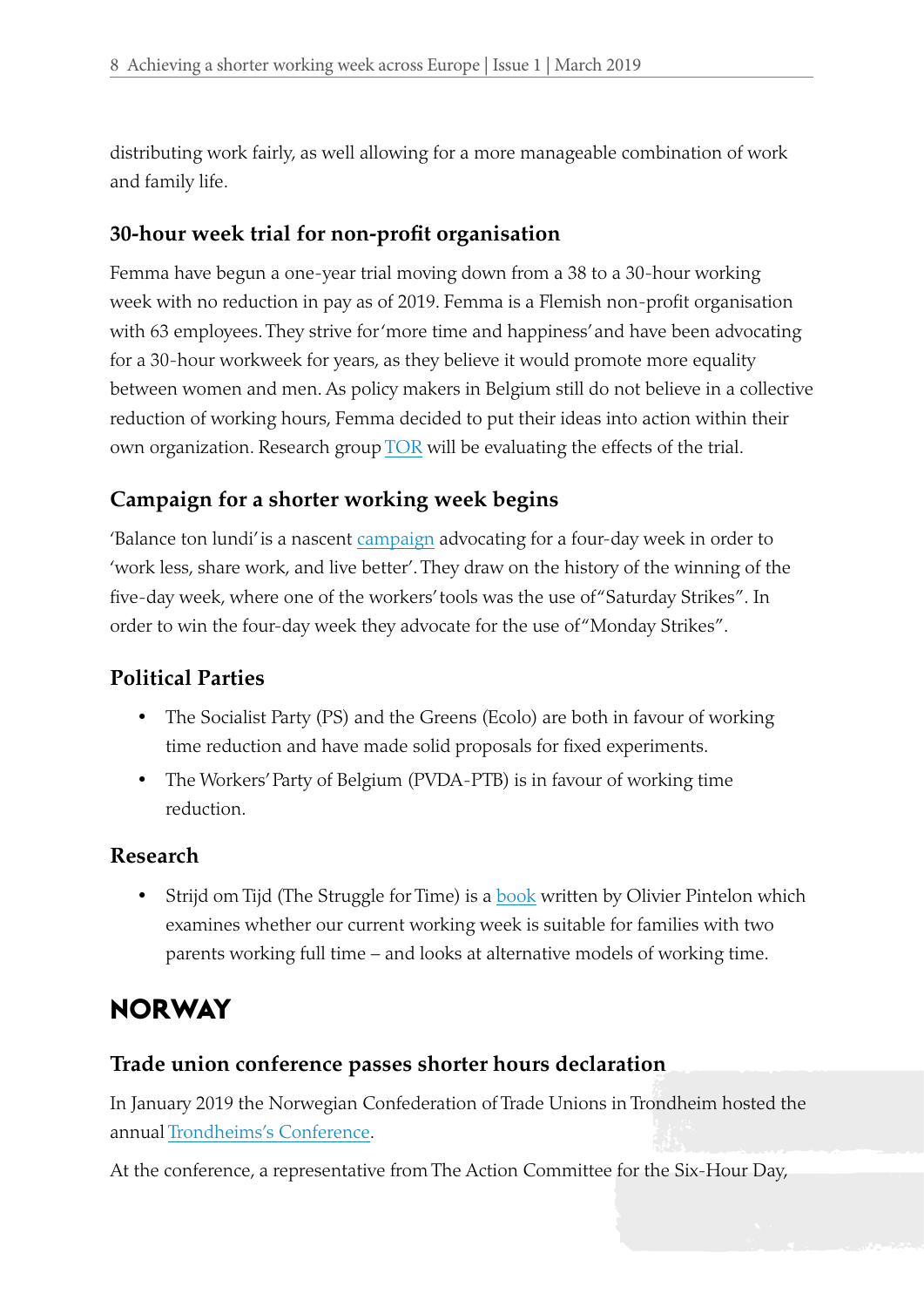Magnhild Folkvord, was this year invited to give a presentation titled '100 years since the 8-hour day, when do we win the 6-hour day? After the talk, the following declaration was agreed upon:

### *6-hour day/30-hour week with full wage compensation. The Trondheim Conference 2019 recommends:*

- *1. That the Confederation's local organisations, and unions arrange seminars or conferences to mark the 100th anniversary of the eight-hour working day, and to showcase the experiences of the historical struggle, and discuss how a further shortening of working hours can be won.*
- *2. Demand 6-hour day/30-hour week with full compensation of wages by demanding ½ hour shorter normal working day in the next three year's wage negotiations. The goal is a 6-hour working day by 2020–2024.*

### **Event announcement**

[The Action Committee for the Six Hour Day](http://www.sekstimersdagen.no/) is hosting a full day conference titled '**Live More – Work Less**' in Oslo on 23 March 2019. Leading members from several trade unions will give their presentations at the conference.

# FRANCE

### **Le Conseil Économique Social et Environnemental (CESE) start consultation**

The CESE have started a [consultation](https://www.lecese.fr/travaux-du-cese/saisines/lavenir-du-travail) on "Young people and the future of work". Réseau Roosevelt have submitted the proposal "For a more equitable sharing of work" as one of the solutions to fight against mass unemployment and to give more meaning and interest to work. The proposal has been widely supported and will be published on 15 March on the consultation website.

The CESE will continue its work on the basis of the results of the consultation, hearings with experts and debates in its Labor Employment Section, and will give an opinion on 27 March during a plenary session open to the public and broadcast live on its website.

## **GERMANY**

### **IG Metall begin implementation of historic agreement**

The trade union IG Metall is in the phase of practically realising the historical agreement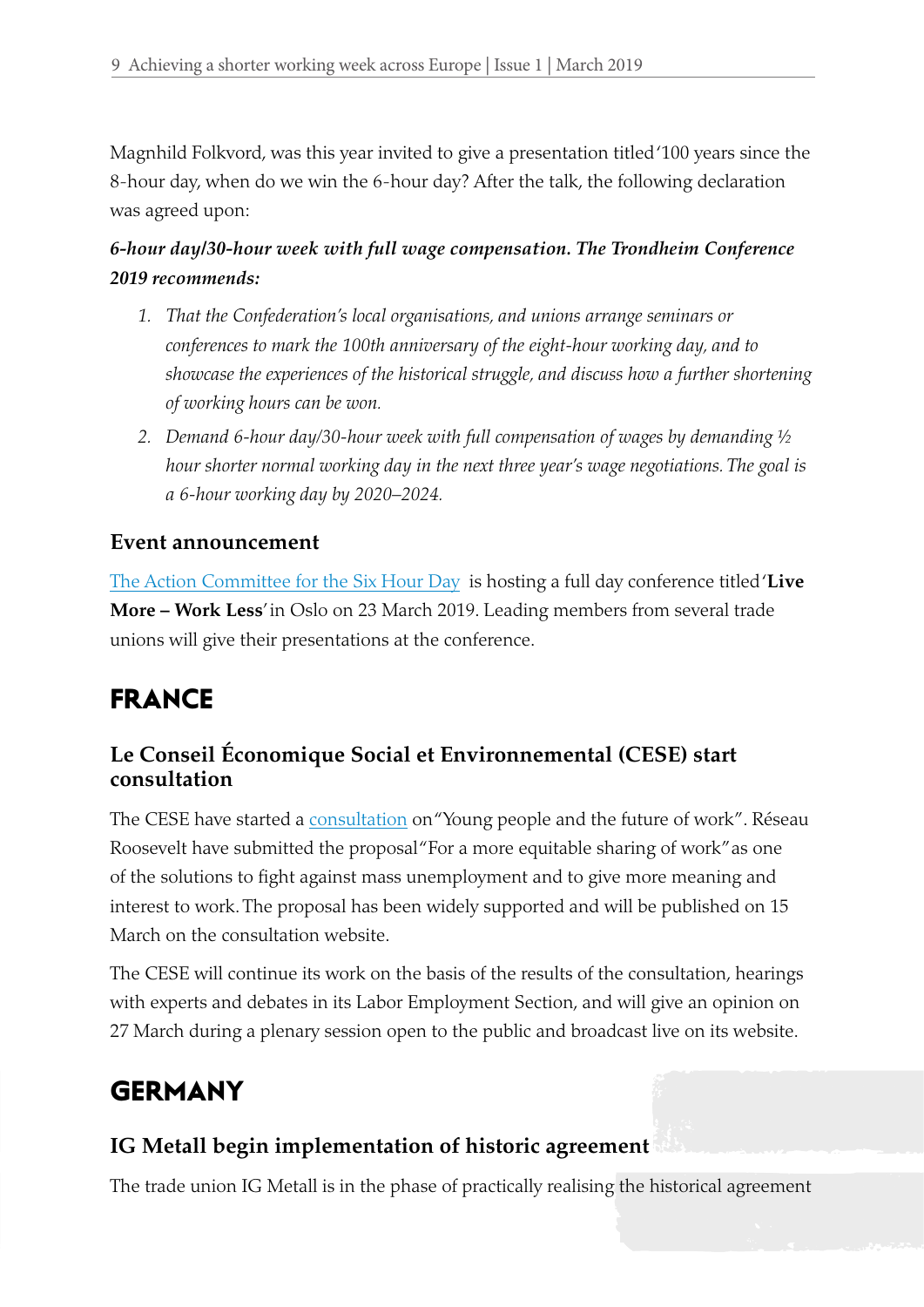for working time reduction it won in 2018. It was the first significant victory for the union in working time reduction after more then 20 years. Two forms of working time reduction were agreed:

- 1. All metalworkers have the option to reduce working time from 35 hours to 28 hours for up to two years – albeit without wage compensation.
- 2. The option to take either an extra pay increase or receive eight days more free time – where the monetary value of the extra days off is higher the cash-value of the wage increase. So far, the majority of workers have chosen to have the extra days off, over the cash. This option is only available for workers with caring responsibilities, or those who work in shifts.

### **Unions pave the way for IG Metall**

The option to take free days instead of a wage increase was first won by the EVG (Eisenbahn- und Verkehrsgewerkschaft) trade union for traffic workers. The Verdi union (Vereinigte Dienstleistungsgewerkschaft) for postal workers and telecommunications workers also realised an effective shortening of working hours of 14 days per year, without the option to choose a wage increase instead.

### **New time-rights at work**

The german government has passed the "Brückenteilzeitgesetz" law, which dictates that all part-time workers in enterprises with more than 45 employees have the right to go back to their full working hours.

### **Celebration of the eight-hour day**

In October 2018, attac-AG ArbeitFairTeilen organised a big event in Erfurt (capital of Thüringen) together with Rosa Luxemburg-Stiftung Thüringen and the prime minister of Thüringen on "100 Jahre 8Stundentag" (100 years 8 hours day).

### **Company implements 25-hour week**

In Bielefeld the IT-agency Digital Enabler introduced the 25-hours week with full compensation of wages. So far the implementation of shorter hours has been successful.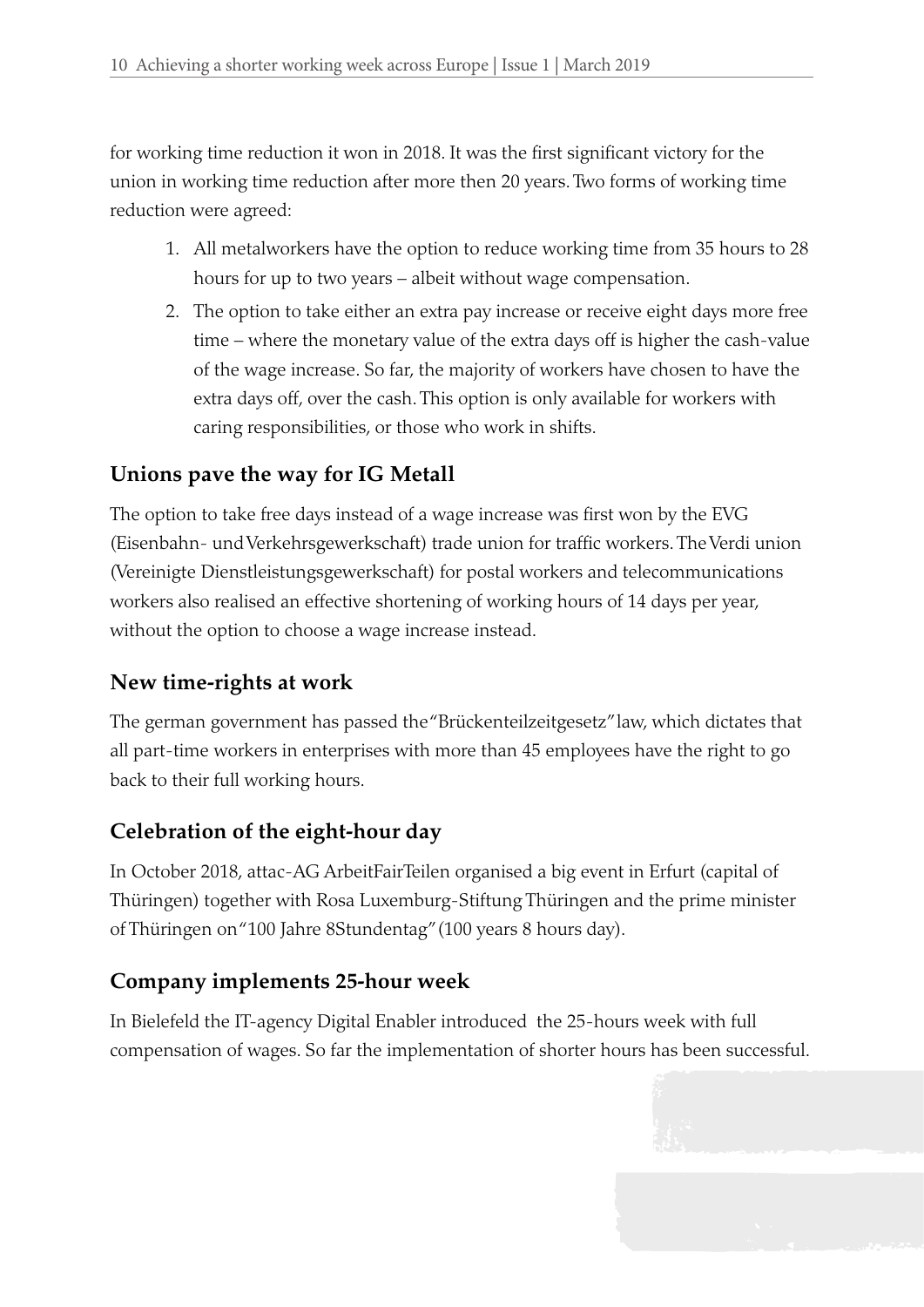# ACROSS EUROPE

### **ETUI Report translated into Italian**

"The Why and How of Working Time Reduction", written by Stan De Spiegelaere and Agnieszka Piasna of the ETUI (European Trade Union Institute), has been [translated into](https://www.etui.org/Publications2/Guides/The-why-and-how-of-working-time-reduction)  [Italian](https://www.etui.org/Publications2/Guides/The-why-and-how-of-working-time-reduction). The comprehensive case for working time reduction written in 2017 is full of case studies, methods and arguments around working time reduction, and can be read in English [here.](https://www.etui.org/Publications2/Guides/The-why-and-how-of-working-time-reduction)

### **Agreement for European Commission's new directive on work-life balance**

In January 2019 The European Parliament and the Council reached a provisional agreement on the European Commission's proposal for a new directive on work-life balance for parents and carers.

The [agreement](https://ec.europa.eu/social/main.jsp?langId=en&catId=1311&newsId=9285&furtherNews=yes) sets a European minimum standard of 10 days of paternity leave for fathers following the birth of their child, to be compensated at the level of sick pay. It also strengthens the existing right to four months of parental leave, by making two months non-transferable between parents and introducing compensation for these two months at a level to be determined by the member states. It also established rights for carer's leave by attributing five days per worker per year, as a new European entitlement for workers. Finally, the new rules strengthen the right for all parents and carers to request flexible working arrangements.

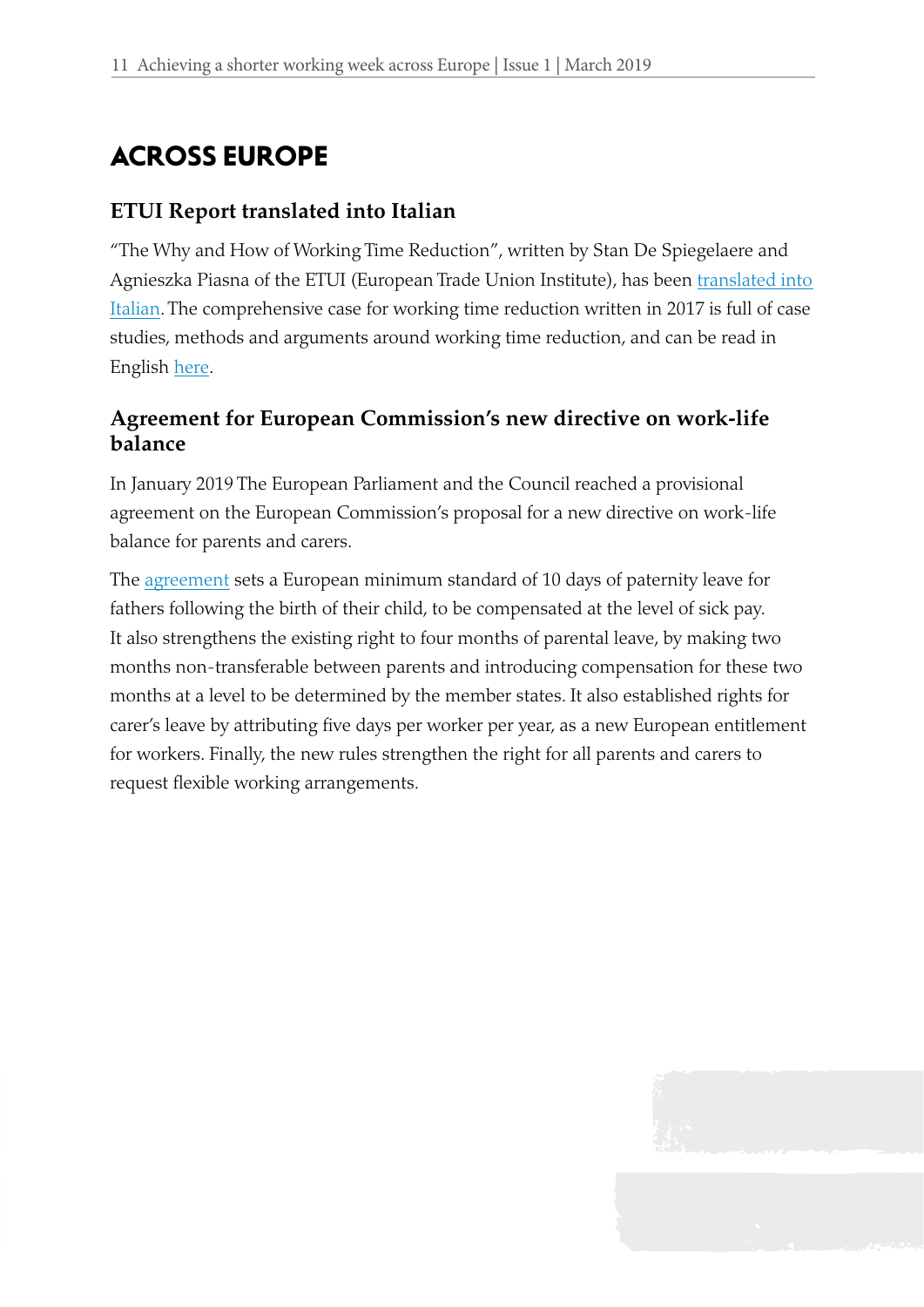# ABOUT THE NETWORK

The shorter working week has always been at the heart of the labour movement. The eight-hour movement extended beyond borders and ensured that today we enjoy things like the weekend and the eight-hour day. After decades in the political wilderness, the shorter working week is fast becoming one of the major political issues across Europe. This network represents an attempt to coordinate the efforts of the trade unions, political parties, and civil society actors across Europe.

- The main objective of the network is to create a permanent and open forum between structured initiatives for the sharing of working time.
- This informal network is opened to representative of organisations, experts and activists.
- The activity of the network entirely relies on the voluntary contributions of the participating organisations.



### **Members of the network:**